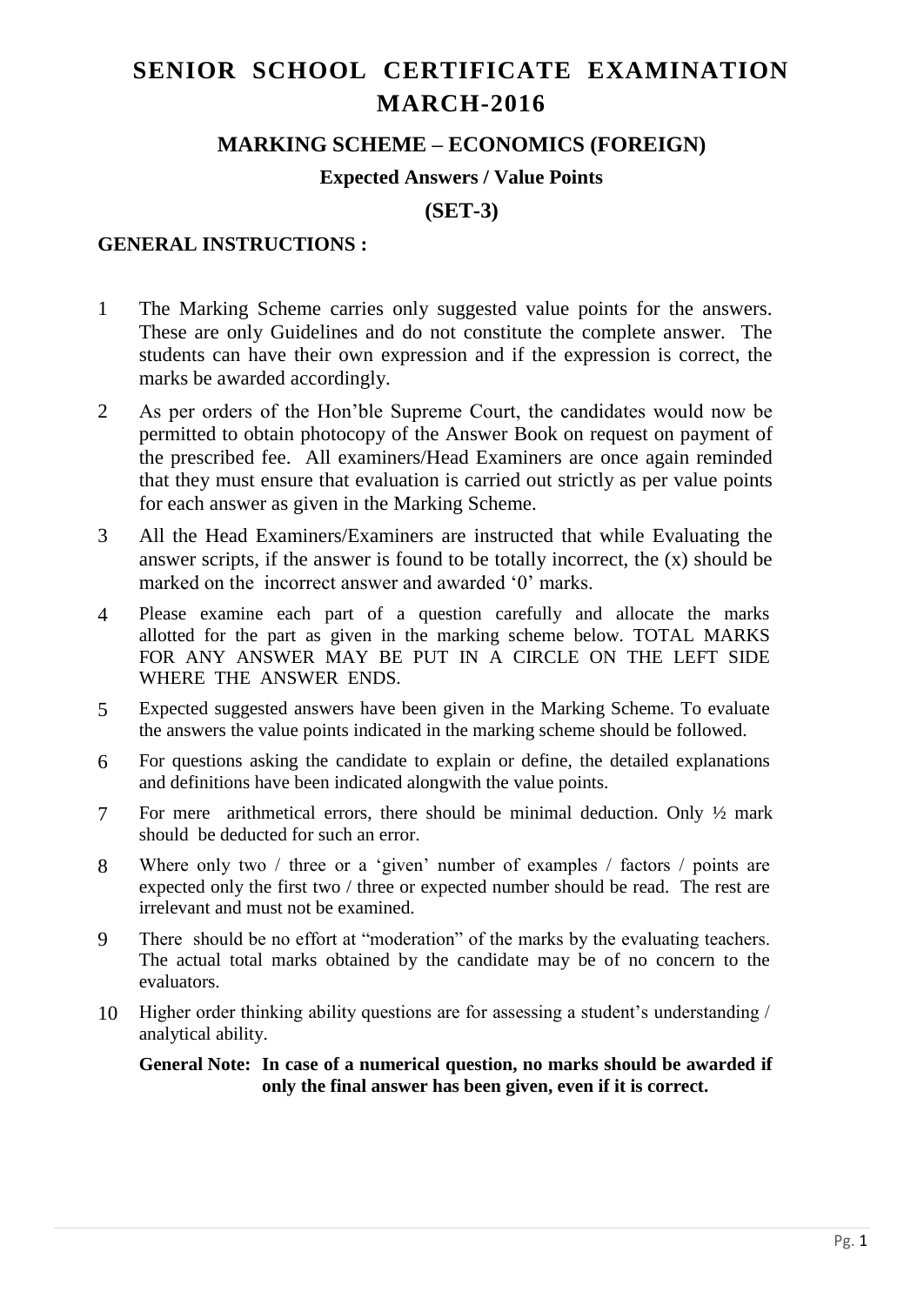| C <sub>3</sub> | <b>Expected Answer / Value Points</b>                                                                                                                                                                                                                                                                                                                                             | <b>Distribution</b><br>of Marks |  |  |  |
|----------------|-----------------------------------------------------------------------------------------------------------------------------------------------------------------------------------------------------------------------------------------------------------------------------------------------------------------------------------------------------------------------------------|---------------------------------|--|--|--|
|                | (SECTION-A)                                                                                                                                                                                                                                                                                                                                                                       |                                 |  |  |  |
| 1              | (c) oligopoly                                                                                                                                                                                                                                                                                                                                                                     | 1                               |  |  |  |
| $\overline{2}$ | (a) Perfect Competition                                                                                                                                                                                                                                                                                                                                                           | 1                               |  |  |  |
| 3              | Imputed rent of own building.                                                                                                                                                                                                                                                                                                                                                     | 1                               |  |  |  |
| 4              | (b) Less than AR                                                                                                                                                                                                                                                                                                                                                                  | 1                               |  |  |  |
| 5              | A price maker firm is one which can influence price on its own.                                                                                                                                                                                                                                                                                                                   | 1                               |  |  |  |
| 6              | Y is more elastic than X because one percent change in price of good Y leads<br>to one percent change in quantity demanded while one percent change in<br>good X has no effect on demand of good X.                                                                                                                                                                               | 3                               |  |  |  |
| 7              | For certain goods and services, government sets minimum price. This<br>minimum price is called minimum price ceiling.                                                                                                                                                                                                                                                             | 1                               |  |  |  |
|                | This price is normally set at a level higher than the equilibrium price. This<br>leads to excess supply. Since producers are not able to sell all they want to<br>sell, they illegally sell the good or service below the minimum price.                                                                                                                                          | $\overline{2}$                  |  |  |  |
|                | <b>OR</b>                                                                                                                                                                                                                                                                                                                                                                         |                                 |  |  |  |
|                | 'Increase' in demand leads to excess demand. Since buyers will not be able<br>to buy all they want to buy, competition among buyers emerge leading to<br>rise in price. Rise in price leads to fall (contraction) in demand and rise<br>(expansion) in supply. This continues till demand is equal to supply at a new<br>equilibrium price which is higher than the earlier price | 3                               |  |  |  |
| 8              | The consumer is not in equilibrium because                                                                                                                                                                                                                                                                                                                                        |                                 |  |  |  |
|                | MRS > $\frac{P_x}{P_v}$ or 3 > $\frac{4}{2}$                                                                                                                                                                                                                                                                                                                                      | 1                               |  |  |  |
|                | Since the consumer is prepared to pay more for X than market demands,                                                                                                                                                                                                                                                                                                             |                                 |  |  |  |
|                | consumer will buy more of X and less of Y till MRS decline enough to be<br>equal to $\frac{p_x}{p_y}$ and consumer reaches equilibrium.                                                                                                                                                                                                                                           | $\overline{2}$                  |  |  |  |
| 9              | Short run production function.                                                                                                                                                                                                                                                                                                                                                    | 1                               |  |  |  |
|                | Initially TP increases at increasing rate.<br>After a certain level of output TP increases at decreasing rate.<br><b>Ultimately TP falls</b><br>$\bullet$                                                                                                                                                                                                                         | 3                               |  |  |  |
|                | <b>OR</b><br>Cost is the sum of actual money expenditure on inputs and imputed                                                                                                                                                                                                                                                                                                    | 1                               |  |  |  |
|                | expenditure on inputs supplied by the owner, including normal profit.                                                                                                                                                                                                                                                                                                             | 1                               |  |  |  |
|                | TFC remains unchanged as output is increased.                                                                                                                                                                                                                                                                                                                                     | 2                               |  |  |  |
|                | Initially TVC increases at decreasing rate upto a certain level of output and<br>then increases at increasing rate.                                                                                                                                                                                                                                                               |                                 |  |  |  |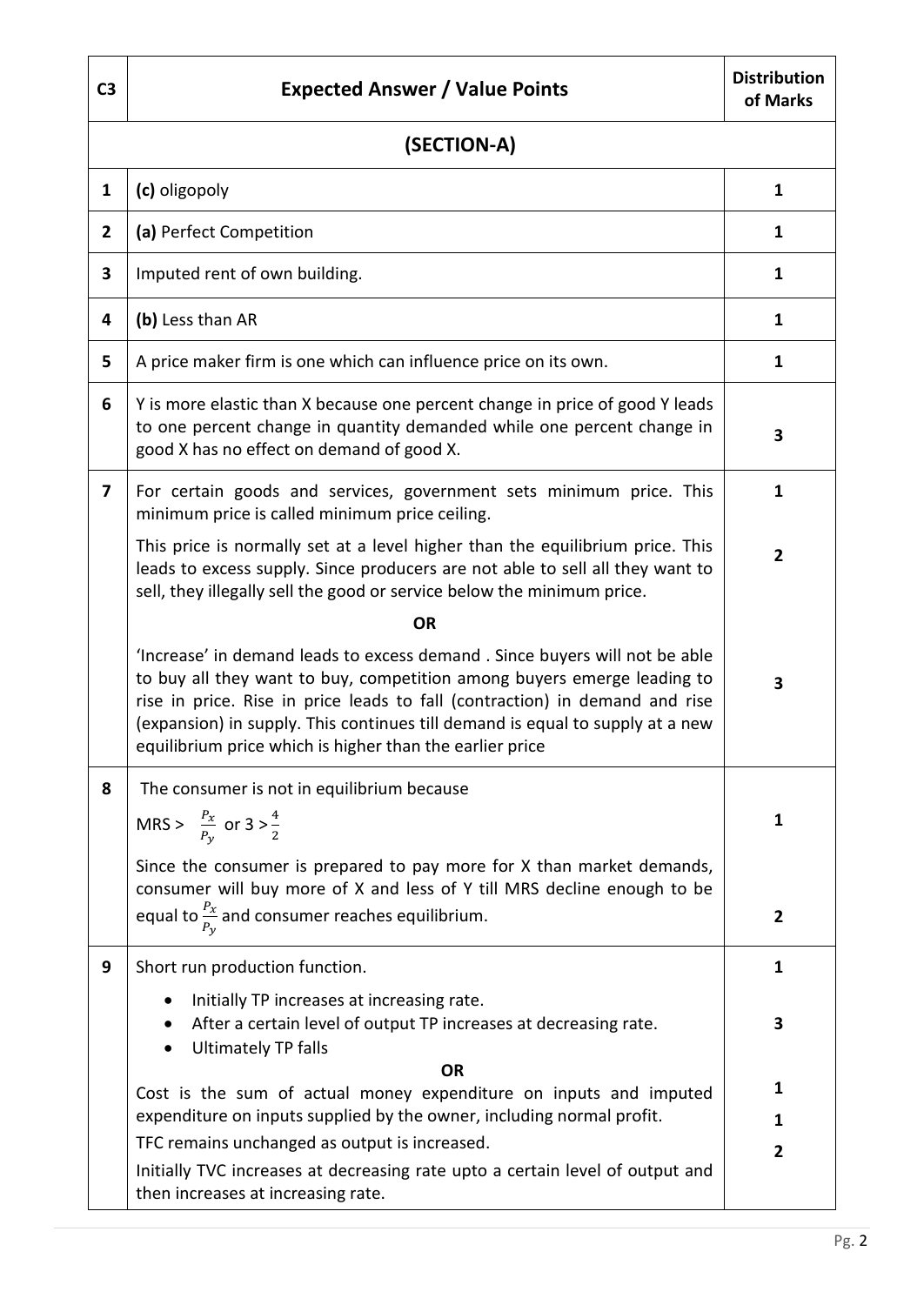|    | <b>10</b> $\left  \text{Es} = \frac{P}{Q} \times \frac{\Delta Q}{\Delta P} \right $                                                                                                                                                                                                                                                                             | 1              |
|----|-----------------------------------------------------------------------------------------------------------------------------------------------------------------------------------------------------------------------------------------------------------------------------------------------------------------------------------------------------------------|----------------|
|    | $2 = \frac{20}{100} \times \frac{-50}{\Delta P}$                                                                                                                                                                                                                                                                                                                | $\overline{2}$ |
|    | $\Delta P = -5$                                                                                                                                                                                                                                                                                                                                                 | $\frac{1}{2}$  |
|    | New $P = P + \Delta P = 20 + (-5) = Rs. 15$                                                                                                                                                                                                                                                                                                                     | $\frac{1}{2}$  |
|    |                                                                                                                                                                                                                                                                                                                                                                 |                |
| 11 | Demand refers to the quantity of a good the consumer is willing to buy at a<br>price during a period of time.                                                                                                                                                                                                                                                   | 1              |
|    | <b>Factors affecting market demand:</b>                                                                                                                                                                                                                                                                                                                         |                |
|    | (i)<br>Own price of the good<br>(ii)<br>Income of the buyers<br>(iii)<br>Prices of related goods<br>Taste and preference of buyers<br>(iv)<br>Number of consumers<br>(v)                                                                                                                                                                                        |                |
|    | Distribution of income<br>(any three)<br>(vi)                                                                                                                                                                                                                                                                                                                   | 3              |
| 12 | The conditions of consumer to be in equilibrium are                                                                                                                                                                                                                                                                                                             |                |
|    | (1) $\frac{MUx}{Px} = \frac{MUy}{Py}$                                                                                                                                                                                                                                                                                                                           | 1              |
|    | (2) MU falls as more of a good is consumed.                                                                                                                                                                                                                                                                                                                     | 1              |
|    | <b>Explanation:</b>                                                                                                                                                                                                                                                                                                                                             |                |
|    | (1) suppose $\frac{M U x}{P x}$ is greater than $\frac{M U y}{P y}$ . This shows that per rupee MUx is<br>higher than per rupee MU <sub>y</sub> . The consumer is induced to buy more of<br>X and less of Y. This continues till MUx falls and MU <sub>y</sub> rises enough to<br>make $\frac{MUx}{Px} = \frac{MUy}{Py}$ i.e. to reach back to the equilibrium. | 3              |
|    | (Answer based on $\frac{M U x}{P x} < \frac{M U y}{P y}$ is also correct)                                                                                                                                                                                                                                                                                       |                |
|    | (2) The condition that MUx falls as more of good X is consumed is<br>required because unless it is not so the consumer may end up<br>consuming only one good and not reach equilibrium.                                                                                                                                                                         | 1              |
| 13 | (a) Product differentiation implies that buyers differentiate products of<br>firms various as different. So they are willing to pay different prices<br>for the products of different firms. This product differentiation gives<br>the power to an individual firm to influence the market price on their<br>own.                                               | 3              |
|    | (b) Perfect knowledge implies that buyers are fully aware of price in<br>market and sellers of technique of production. Knowledge by buyers<br>further implies that no buyer is willing to pay a higher price for the<br>product of any firm. Knowledge by sellers implies that cost of<br>production is same for all producers.                                | 3              |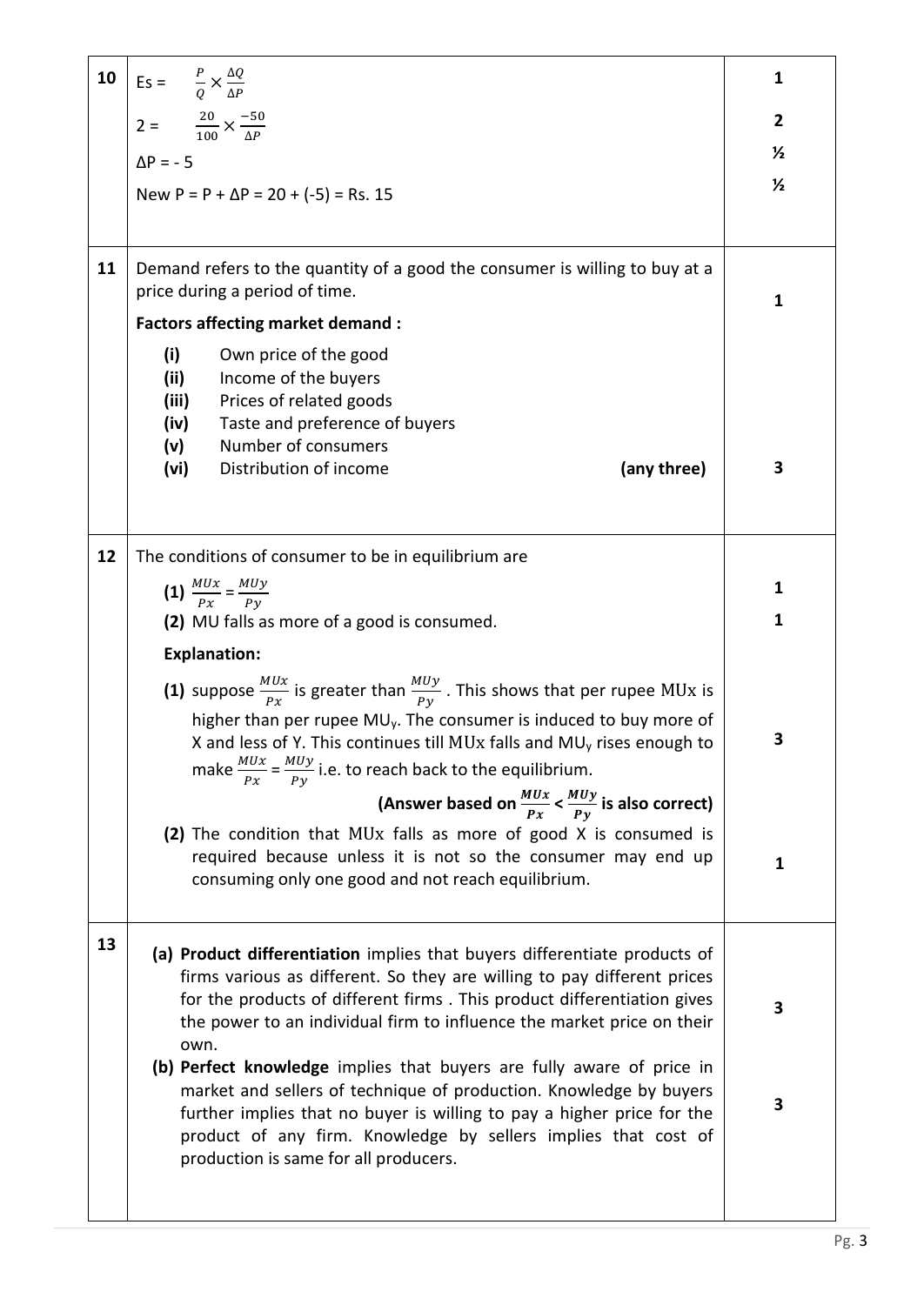|    | <b>OR</b>                                                                                                                                                                                                                                                                             |             |           |                                                                                                                                                                                                                                                                                                  |                         |                |
|----|---------------------------------------------------------------------------------------------------------------------------------------------------------------------------------------------------------------------------------------------------------------------------------------|-------------|-----------|--------------------------------------------------------------------------------------------------------------------------------------------------------------------------------------------------------------------------------------------------------------------------------------------------|-------------------------|----------------|
|    | (a) Interdependence between firms in an oligopoly market implies that<br>an individual firm takes into consideration the likely reactions of its<br>rival firms before making a move to change price or output. It is<br>possible because it is assumed that rival firms may react.   |             |           |                                                                                                                                                                                                                                                                                                  | $\overline{\mathbf{3}}$ |                |
|    | remains unchanged.                                                                                                                                                                                                                                                                    |             |           | (b) Large number of sellers means that number of firms are large enough<br>so that contribution to total output of the industry by any individual<br>firm is negligible. So, no single firm is in a position to influence the<br>market price on its own by changing its own output. Thus, Price |                         | 3              |
| 14 | Suppose the only two goods produced are X and Y.                                                                                                                                                                                                                                      |             |           |                                                                                                                                                                                                                                                                                                  |                         |                |
|    | <b>Combinations</b>                                                                                                                                                                                                                                                                   | X (Units)   | Y (Units) | MRT(= $\Delta Y : \Delta X$ )                                                                                                                                                                                                                                                                    |                         |                |
|    | A                                                                                                                                                                                                                                                                                     | 0           | 20        |                                                                                                                                                                                                                                                                                                  |                         |                |
|    | B                                                                                                                                                                                                                                                                                     | 1           | 18        | 2Y:1X                                                                                                                                                                                                                                                                                            |                         |                |
|    | $\mathsf{C}$                                                                                                                                                                                                                                                                          | $2^{\circ}$ | 14        | 4Y:1X                                                                                                                                                                                                                                                                                            |                         |                |
|    | D                                                                                                                                                                                                                                                                                     | 3           | 8         | 6Y:1X                                                                                                                                                                                                                                                                                            |                         |                |
|    | E                                                                                                                                                                                                                                                                                     | 4           | $\Omega$  | 8Y:1X                                                                                                                                                                                                                                                                                            |                         | $\overline{2}$ |
|    | (or any other relevant schedule)                                                                                                                                                                                                                                                      |             |           |                                                                                                                                                                                                                                                                                                  |                         |                |
|    | Opportunity Cost refers to the quantity of one good foregone to obtain<br>more quantity of the other good. For example when we move from<br>combination A to B the economy foregoes 2 units of Y to obtain one more<br>units of X. So opportunity cost of obtaining 1X is 2Y.         |             |           |                                                                                                                                                                                                                                                                                                  | $\overline{2}$          |                |
|    | MRT means quantity of one good sacrified to produce an additional unit of<br>the other good. For example, When we move from combination B to C the<br>MRT is 4Y:1X. MRT increases as to produce more of good X. We need to<br>transfer less and less efficient resources from good Y. |             |           | $\overline{2}$                                                                                                                                                                                                                                                                                   |                         |                |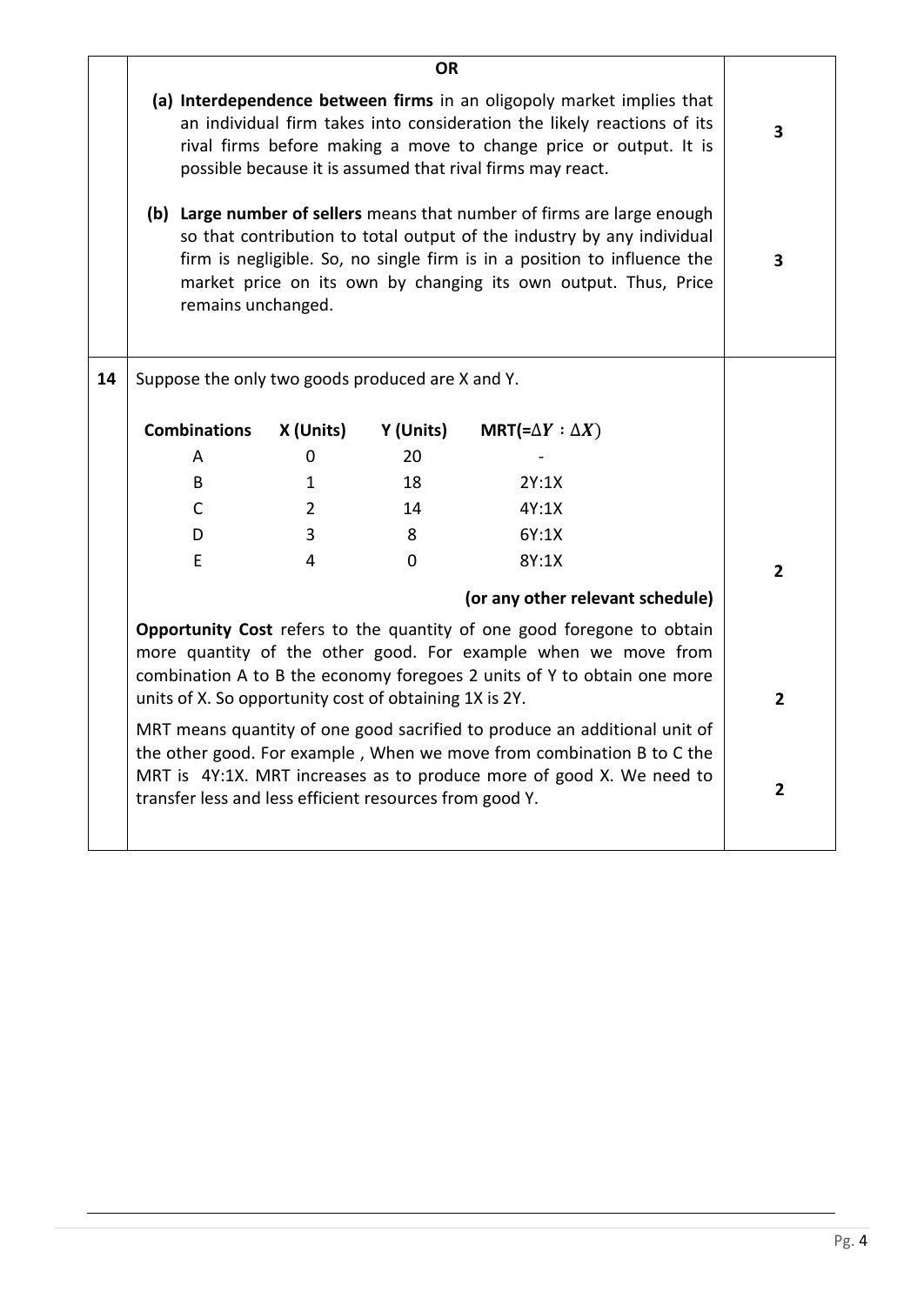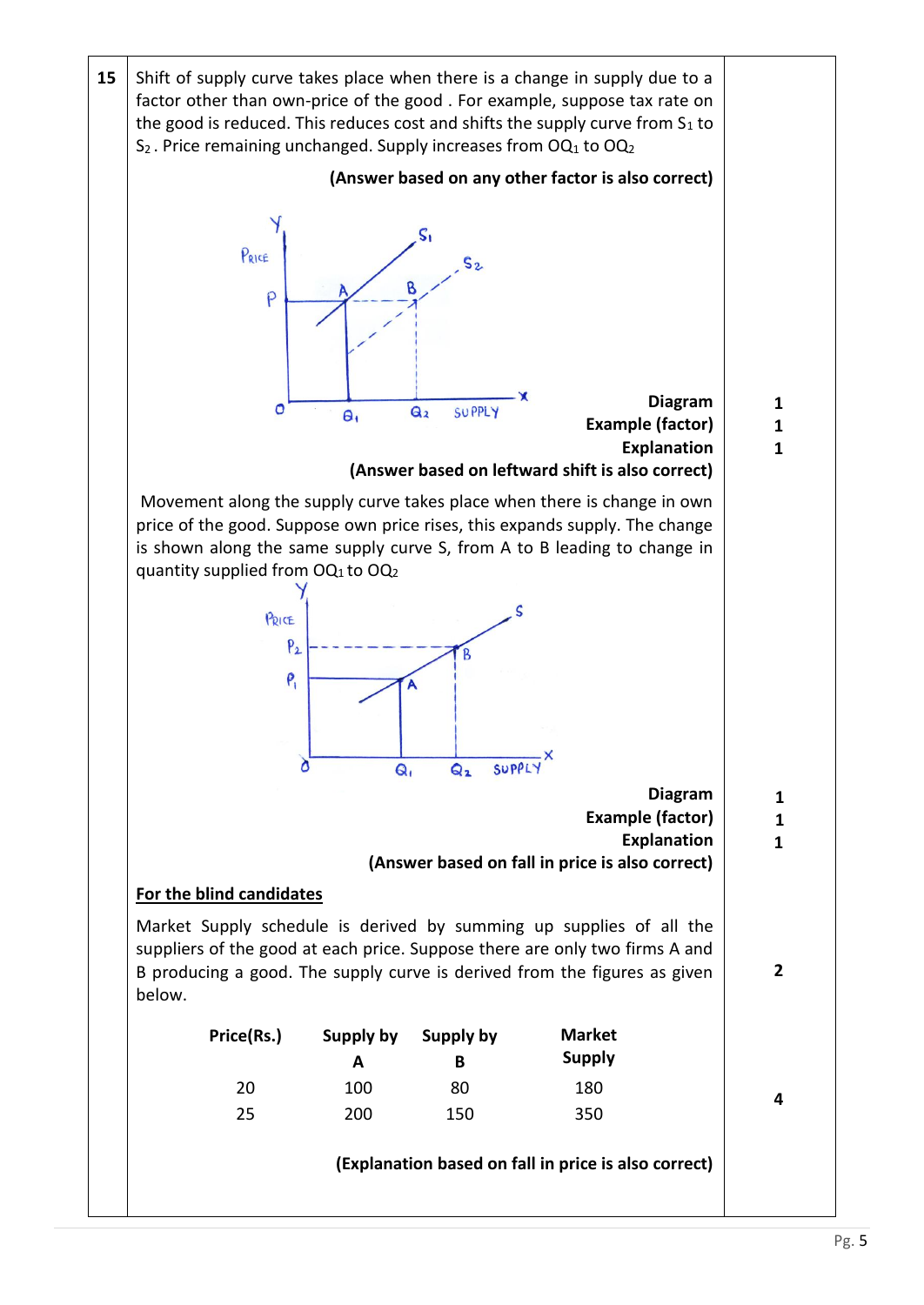|    | <b>SECTION - B</b>                                                                                                                                                                                                                                                                           |                                      |
|----|----------------------------------------------------------------------------------------------------------------------------------------------------------------------------------------------------------------------------------------------------------------------------------------------|--------------------------------------|
| 16 | (b) Selling of shares of public enterprises held by it.                                                                                                                                                                                                                                      | 1                                    |
| 17 | (c) Autonomous payments over autonomous receipts.                                                                                                                                                                                                                                            | 1                                    |
| 18 | Gross investment is addition to stock of capital before making allowance for<br>depreciation.                                                                                                                                                                                                | $\mathbf{1}$                         |
| 19 | (b) Capital loss.                                                                                                                                                                                                                                                                            | $\mathbf{1}$                         |
| 20 | Capital expenditure is one which either creates any assets or reduces any<br>liabilities.                                                                                                                                                                                                    | 1                                    |
| 21 | MPC is the ratio of change in consumption expenditure ( $\Delta C$ ) to change in<br>total income (ΔY).<br>Suppose ΔC = 70 and ΔY = 100 then MPC = $\frac{70}{100}$ = 0.7                                                                                                                    | 1<br>$\frac{1}{2}$                   |
|    | (or any other example)<br>APC is the ratio of total consumption expenditure (C) to total income (Y).<br>Suppose C = 80 and Y = 100 then APC = $\frac{80}{100}$ = 0.8<br>(or any other example)<br><b>OR</b>                                                                                  | 1<br>$\frac{1}{2}$                   |
|    | Deficient demand means excess of AS over AD at full employment. Since<br>government expenditure is component of AD, increasing it will help in<br>removing deficient demand in the economy.                                                                                                  | 3                                    |
| 22 | $Y = \overline{C} + MPC(Y) + I$                                                                                                                                                                                                                                                              | $1\frac{1}{2}$                       |
|    | $1600 = \bar{C} + 0.8(1600) + 300$                                                                                                                                                                                                                                                           | 1                                    |
|    | $\overline{C} = 1600 - 1280 - 300 = 20$                                                                                                                                                                                                                                                      | $\frac{1}{2}$                        |
| 23 | Real income $=\frac{Nominal\ income}{Price\ Index}} \times 100$<br>$=\frac{600}{100} \times 100$<br>$=$ Rs. 600                                                                                                                                                                              | $1\frac{1}{2}$<br>1<br>$\frac{1}{2}$ |
| 24 | Unit of account function of money means that money can be used for<br>quoting prices or recording transactions. This removes the difficulty of<br>keeping accounts and makes possible the existence of financial institutions.<br><b>OR</b>                                                  | 4                                    |
|    | Deferred payments are postponed payments to be made in future. Such<br>payments arise on account of borrowing and lending activities. It has<br>removed the problem of absence of financial institutions in the barter<br>system. It has also removed the problem of trading in wider areas. | 4                                    |
|    |                                                                                                                                                                                                                                                                                              |                                      |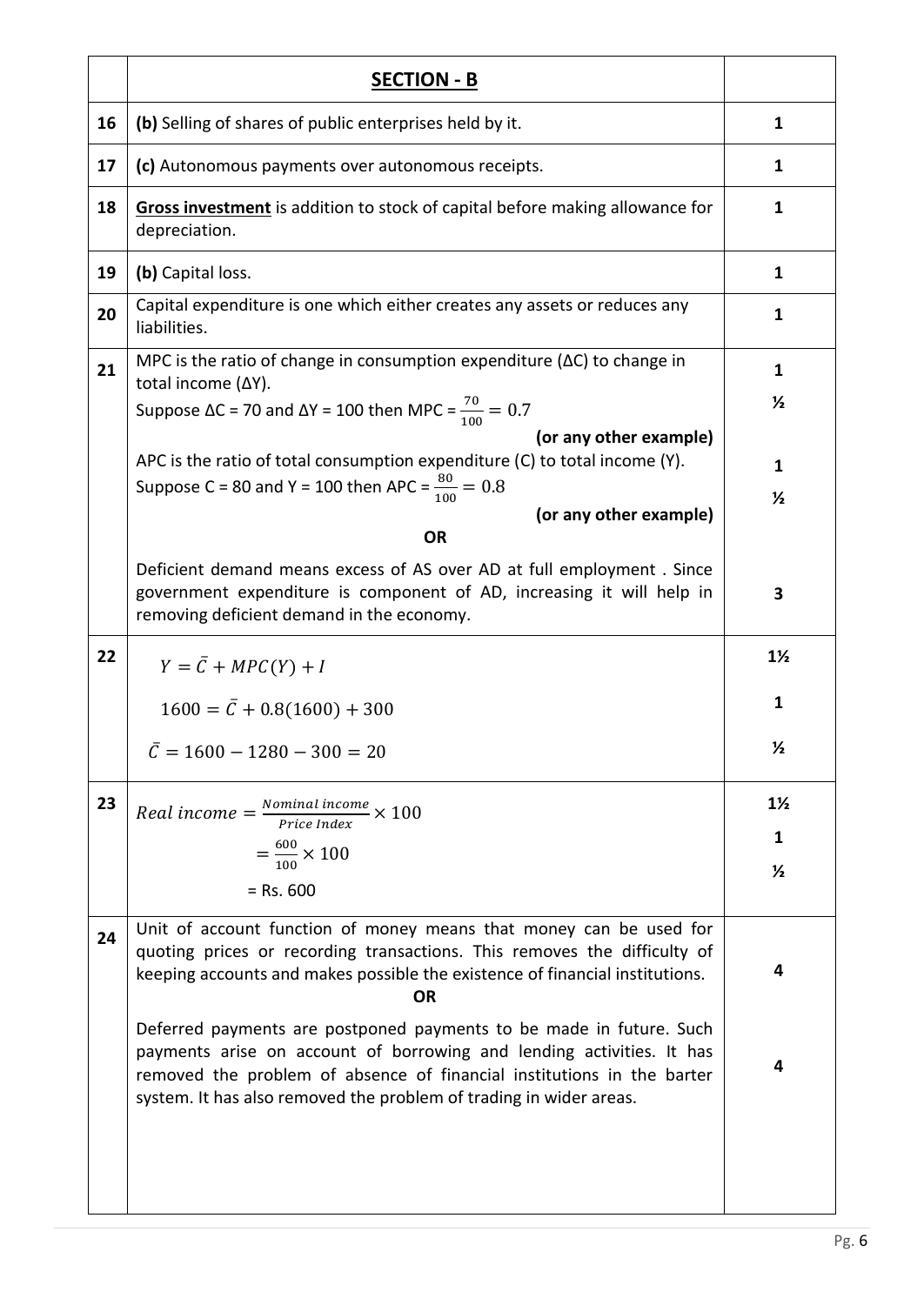| 25 | Commercial banks are required to keep a certain percentage of deposits<br>with the central bank as reserves.<br>Besides central banks accepts deposits from commercial banks and give<br>them loan in times of need. In this way central bank is bankers' bank.                                                                                                                                                                                 | 4              |
|----|-------------------------------------------------------------------------------------------------------------------------------------------------------------------------------------------------------------------------------------------------------------------------------------------------------------------------------------------------------------------------------------------------------------------------------------------------|----------------|
| 26 | Government spending on child immunization programme is government<br>consumption final expenditure. Therefore, it raises GDP. Since such a<br>programme improves health, it will raise efficiency level of people and<br>increase welfare.                                                                                                                                                                                                      | 4              |
| 27 | (a)<br>Borrowings from abroad are recorded in the capital account of the<br>B.O.P. because these give rise to foreign exchange liabilities.                                                                                                                                                                                                                                                                                                     | $\overline{2}$ |
|    | These are recorded on the credit side because these bring foreign<br>exchange into the country.                                                                                                                                                                                                                                                                                                                                                 | $\overline{2}$ |
|    | (b)<br>Borrowing from abroad raise supply of foreign exchange. Demand<br>for foreign exchange remaining unchanged, exchange rate is likely to<br>fall.                                                                                                                                                                                                                                                                                          | $\overline{2}$ |
| 28 | Revenue receipts are the receipt which do not create any liabilities nor lead<br>to reduction in any assets.                                                                                                                                                                                                                                                                                                                                    | $\mathbf{1}$   |
|    | <b>Stability in the economy</b> means keeping fluctuations in general price level<br>within limits. When there is inflation, government can reduce its own<br>expenditure to bring down the price level. When there is deflation<br>government can increase its own consumption expenditure to fight it.<br>Government can also use taxes and subsidies to influence personal<br>disposable income and bring economic stability in the country. | 5              |
|    | <b>OR</b>                                                                                                                                                                                                                                                                                                                                                                                                                                       |                |
|    | Government budget is a statement showing estimated government<br>expenditure and receipts during a financial year.                                                                                                                                                                                                                                                                                                                              | 1              |
|    | Government can encourage production of selected goods and services by<br>providing tax concessions. For example electricity generation etc.<br>Government can also give subsidies to enterprises who are willing to<br>undertake production in backward areas etc. In this way government<br>budget can be used to influence allocation of resources in the country.<br>Increasing taxes and reducing subsidies will have the opposite effect.  | 5              |
| 29 | $N.I = ii + iii - iv - vi + viii$                                                                                                                                                                                                                                                                                                                                                                                                               | $\overline{2}$ |
|    | $= 1000 + 20 - 100 - 250 + 60$                                                                                                                                                                                                                                                                                                                                                                                                                  | $1\frac{1}{2}$ |
|    | $= Rs. 730$ Crore                                                                                                                                                                                                                                                                                                                                                                                                                               | $\frac{1}{2}$  |
|    | $PDI = xi - v - i - x$                                                                                                                                                                                                                                                                                                                                                                                                                          | 1              |
|    | $= 800 - 200 - 70 - 150$                                                                                                                                                                                                                                                                                                                                                                                                                        | $\frac{1}{2}$  |
|    | $= Rs. 380$ Crore                                                                                                                                                                                                                                                                                                                                                                                                                               | $\frac{1}{2}$  |
|    |                                                                                                                                                                                                                                                                                                                                                                                                                                                 |                |